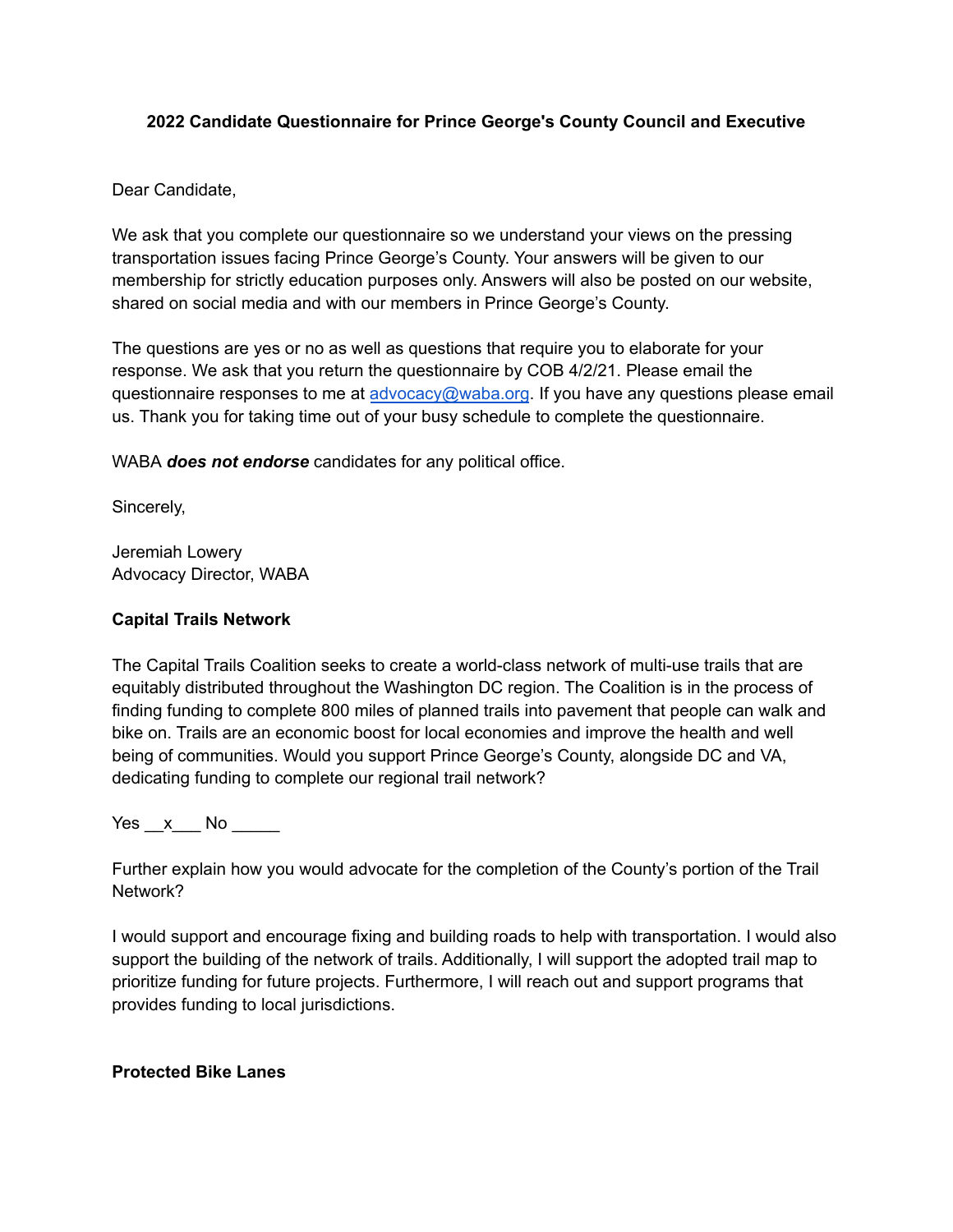Bike lanes would reward County residents who choose to travel in ways that conserve land, energy, and fuel and they also fight climate change. Expanding the number of protected bike lane miles in the County would make bicycling safer, easier and more popular and also reduces fuel use.

Do you support increasing funding to expand biking infrastructure in your District?

Yes x No  $\blacksquare$ 

How will you ensure the expansion of off-street paths and protected bike lanes on major thoroughfares and connecting streets that are comfortable for people of all ages and abilities?

I would ensure the expansion of off-street paths and protected bike lanes by supporting funding for expanding the number of protected bike lanes. Additionally, I would work with my constituents to develop consensus infrastructure designs Furthermore, I would lobby with others to support the idea so that bicycling would be safer and contribute to less pollution.

## **Vision Zero**

Do you support implementation of the full Prince George's County Vision Zero Action Plan, and commit to making sure all action items are planned and implemented?

Yes x No  $\blacksquare$ 

Do you support expanding funding for the infrastructure changes needed to slow traffic on your community's streets, and improve crosswalks and intersections to make them safer for people who are walking and using mobility assistive devices?

 $Yes \_\ x$  No  $\_\_\_\_\$ 

## **Engagement**

How will you work with your constituents to develop consensus infrastructure designs for your District that balances the community's desire for walkability, connectivity, open space and resiliency with vehicular traffic?

I will work with other constituents by working with them and lobbying for the infrastructure change. Additionally, I will support investments in existing physical assets that make our communities more livable. This would also include investment in broadband and energy technologies.

## **Upcoming Term**